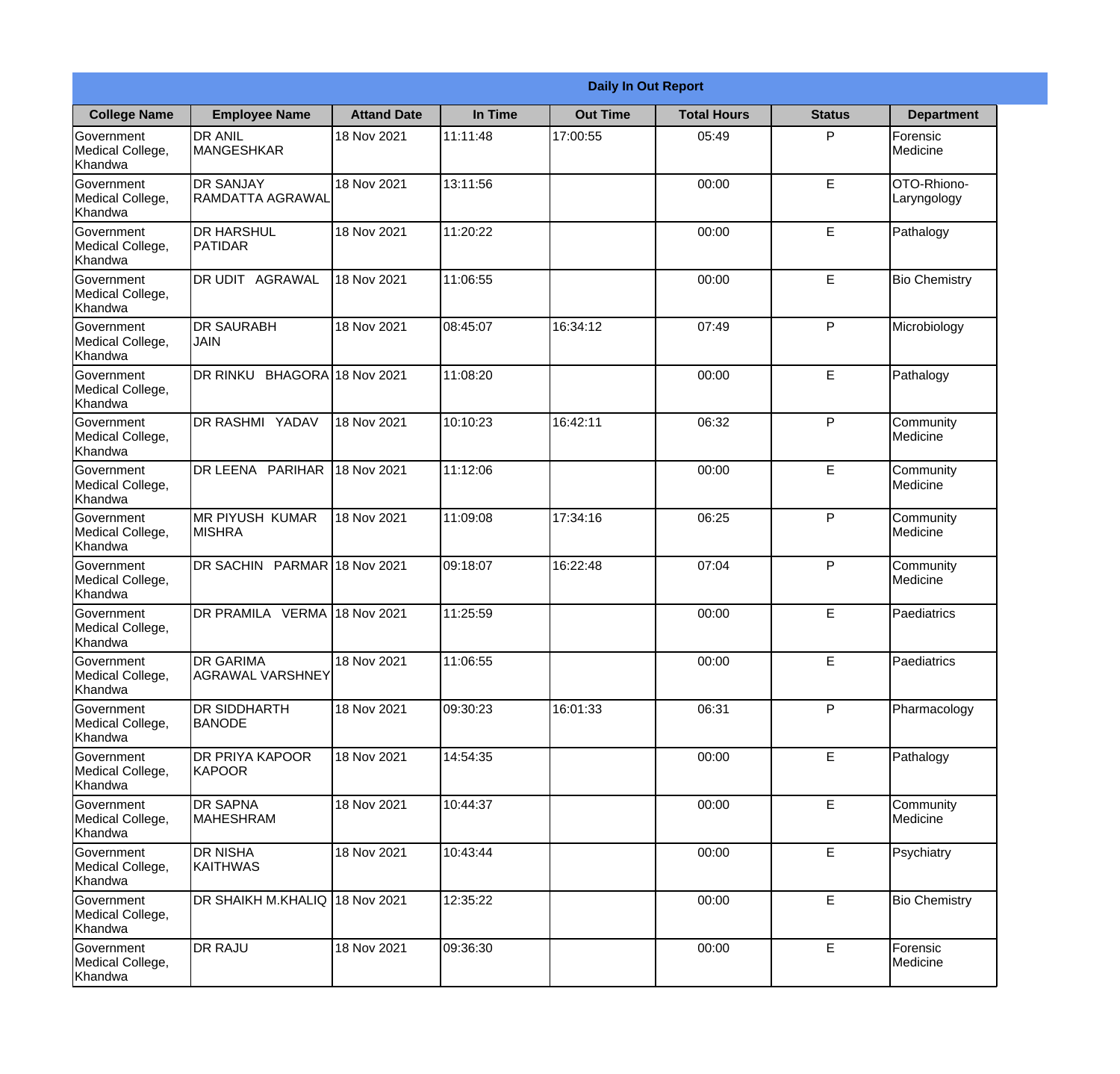| <b>Designation</b>                  | <b>Category</b> |
|-------------------------------------|-----------------|
| Assistant Professor   Para Clinical |                 |
| Professor                           | Clinical        |
| Assistant Professor Para Clinical   |                 |
| Associate Professor Non Clinical    |                 |
| Associate Professor   Para Clinical |                 |
| Assistant Professor   Para Clinical |                 |
| Assistant Professor   Para Clinical |                 |
| Assistant Professor   Para Clinical |                 |
| Statistician                        | Para Clinical   |
| <b>Assistant Professor</b>          | Para Clinical   |
| Professor                           | Clinical        |
| Associate Professor Clinical        |                 |
| Associate Professor Para Clinical   |                 |
| Demonstrator/Tutor   Para Clinical  |                 |
| Associate Professor   Para Clinical |                 |
| <b>Assistant Professor</b>          | Clinical        |
| Professor                           | Non Clinical    |
| Demonstrator/Tutor   Para Clinical  |                 |

## **Daily In Out Report**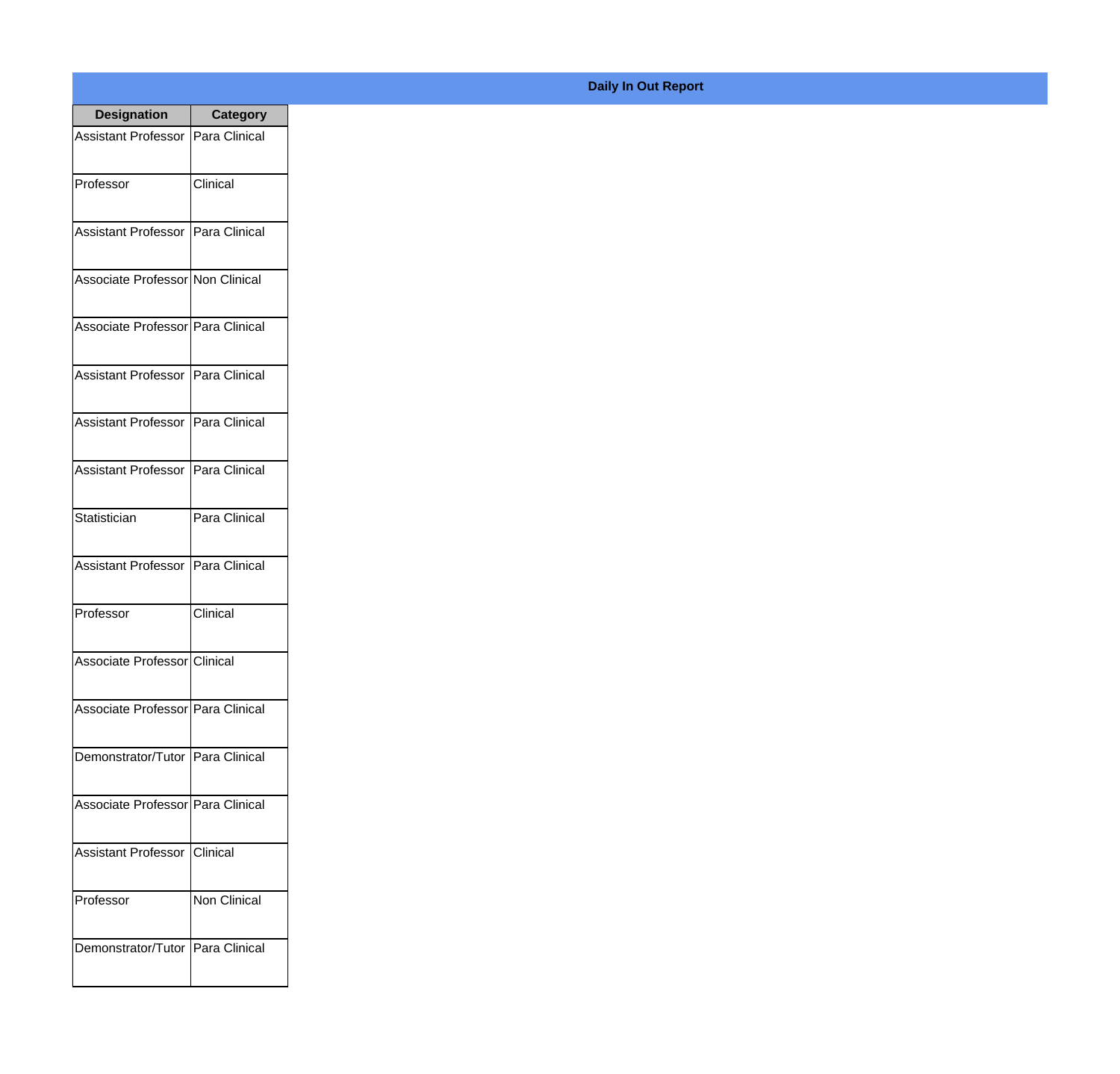|                                           | <b>Daily In Out Report</b>                            |             |          |          |       |    |                             |  |
|-------------------------------------------|-------------------------------------------------------|-------------|----------|----------|-------|----|-----------------------------|--|
| Government<br>Medical College,<br>Khandwa | <b>DR ASHOK</b><br><b>BHAUSAHEB NAJAN</b>             | 18 Nov 2021 | 10:36:34 |          | 00:00 | E  | Forensic<br>Medicine        |  |
| Government<br>Medical College,<br>Khandwa | <b>DR NITESHKUMAR</b><br>KISHORILAL<br><b>RATHORE</b> | 18 Nov 2021 | 09:51:37 | 15:40:07 | 05:49 | P  | Pharmacology                |  |
| Government<br>Medical College,<br>Khandwa | <b>DR PRIYESH</b><br><b>MARSKOLE</b>                  | 18 Nov 2021 | 10:28:16 | 16:42:01 | 06:14 | P  | Community<br>Medicine       |  |
| Government<br>Medical College,<br>Khandwa | <b>DR SANGEETA</b><br><b>CHINCHOLE</b>                | 18 Nov 2021 | 11:01:56 |          | 00:00 | E  | Physiology                  |  |
| Government<br>Medical College,<br>Khandwa | DR SUNIL BAJOLIYA                                     | 18 Nov 2021 | 10:01:14 |          | 00:00 | E  | OTO-Rhiono-<br>Laryngology  |  |
| Government<br>Medical College,<br>Khandwa | <b>DR NISHA MANDLOI</b><br><b>IPANWAR</b>             | 18 Nov 2021 | 09:52:17 | 16:22:11 | 06:30 | P  | Obstetrics &<br>Gynaecology |  |
| Government<br>Medical College,<br>Khandwa | <b>DR JITENDRA</b><br><b>AHIRWAR</b>                  | 18 Nov 2021 | 10:06:45 | 17:33:43 | 07:27 | P  | Pathalogy                   |  |
| Government<br>Medical College,<br>Khandwa | <b>DR MUKTESHWARI</b><br><b>GUPTA</b>                 | 18 Nov 2021 | 11:35:10 | 17:03:00 | 05:28 | P  | Pharmacology                |  |
| Government<br>Medical College,<br>Khandwa | DR YASHPAL RAY                                        | 18 Nov 2021 | 11:59:45 |          | 00:00 | E. | Anatomy                     |  |
| Government<br>Medical College,<br>Khandwa | RENU WAGHMARE                                         | 18 Nov 2021 | 11:30:13 |          | 00:00 | E  | Community<br>Medicine       |  |